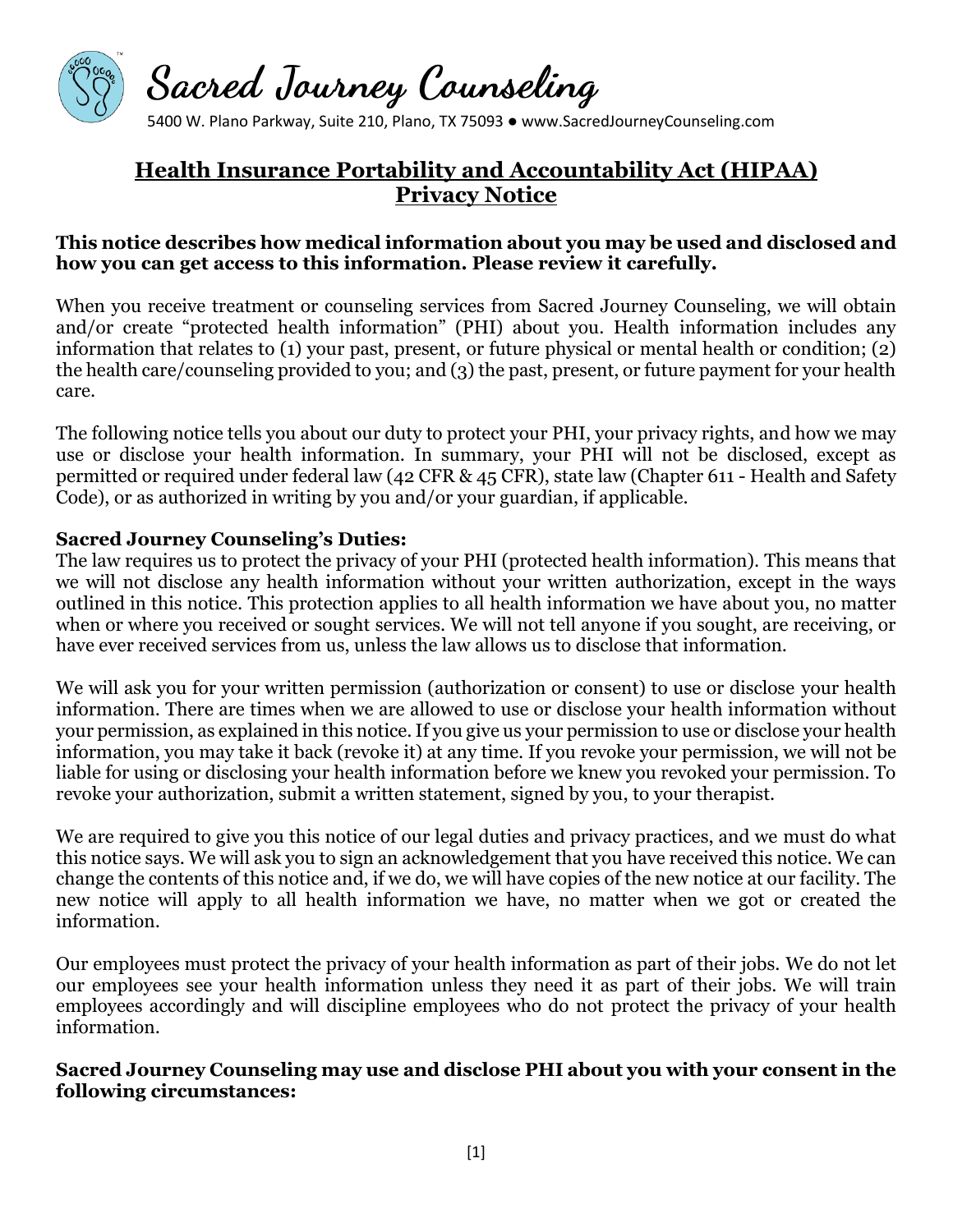Treatment. Sacred Journey Counseling may use and disclose your PHI to provide, coordinate, or manage your health care and related services, including the disclosure of your PHI to health care providers outside of Sacred Journey Counseling. For example, we may use and disclose your PHI when referring you to another health care provider. We also may disclose your PHI to individuals who may be involved in your care after you leave Sacred Journey Counseling.

Payment. Sacred Journey Counseling may use and disclose your PHI to bill and collect payment for the treatment and services provided to you. For example, a Sacred Journey Counseling may share your PHI with your health plan(s) in order to request coverage and obtain payment approval prior to providing services to you (in non-emergency situations). Sacred Journey Counseling may send a bill to you or to a third-party payor, and this bill may include PHI such as your diagnosis and treatment services received. Sacred Journey Counseling also may share portions of your PHI, as necessary, with billing departments, insurance companies, and other health care providers.

Health Care Operations. Sacred Journey Counseling may use and disclose PHI to perform business activities – i.e., "health care operations." This includes:

- Activities to improve health care, evaluating programs, and developing procedures;
- Treatment team consultation and supervision;
- $\triangle$  Reviewing the competence, qualifications, performance of health care professionals and others;
- $\bullet$  Business office functions, such as billing, aggregate data gathering, or other functions that assist counseling staff in managing administrative case duties;
- $\triangleleft$  Conducting training programs;
- ❖ Resolving internal grievances;
- Conducting accreditation, certification, licensing, or credentialing activities;
- Providing professional review, legal services, or auditing functions; and
- $\div$  Engaging in business planning and management or general administration.

**Minimum Necessary Standard**. When using or disclosing your PHI or when requesting your PHI from another covered entity, Sacred Journey Counseling will make reasonable efforts not to use, disclose or request more than the minimum amount of PHI necessary to accomplish the intended purpose of the use, disclosure or request, taking into consideration practical and technological limitations. However, the minimum necessary standard will not apply in the following situations:

- ◆ Disclosures to or requests by a health care provider for treatment;
- Uses or disclosures made to you;
- Uses or disclosures made pursuant to an authorization signed by you and/or your guardian (when applicable);
- Disclosures made to the Secretary of the U.S. Department of Health and Human Services;
- $\div$  Uses or disclosures that are required by law; or
- Uses or disclosures that are required for Sacred Journey Counseling's compliance with legal regulations.

**Substance Abuse Services.** If you receive substance abuse services from Sacred Journey Counseling, you have the highest level of privacy protection allowable by federal law (CFR 42). This law generally requires that Sacred Journey Counseling cannot disclose PHI that would identify you as a substance abuser or a patient of substance abuse services without your written consent. There are some exceptions to this requirement. Sacred Journey Counseling may use or disclose PHI that would identify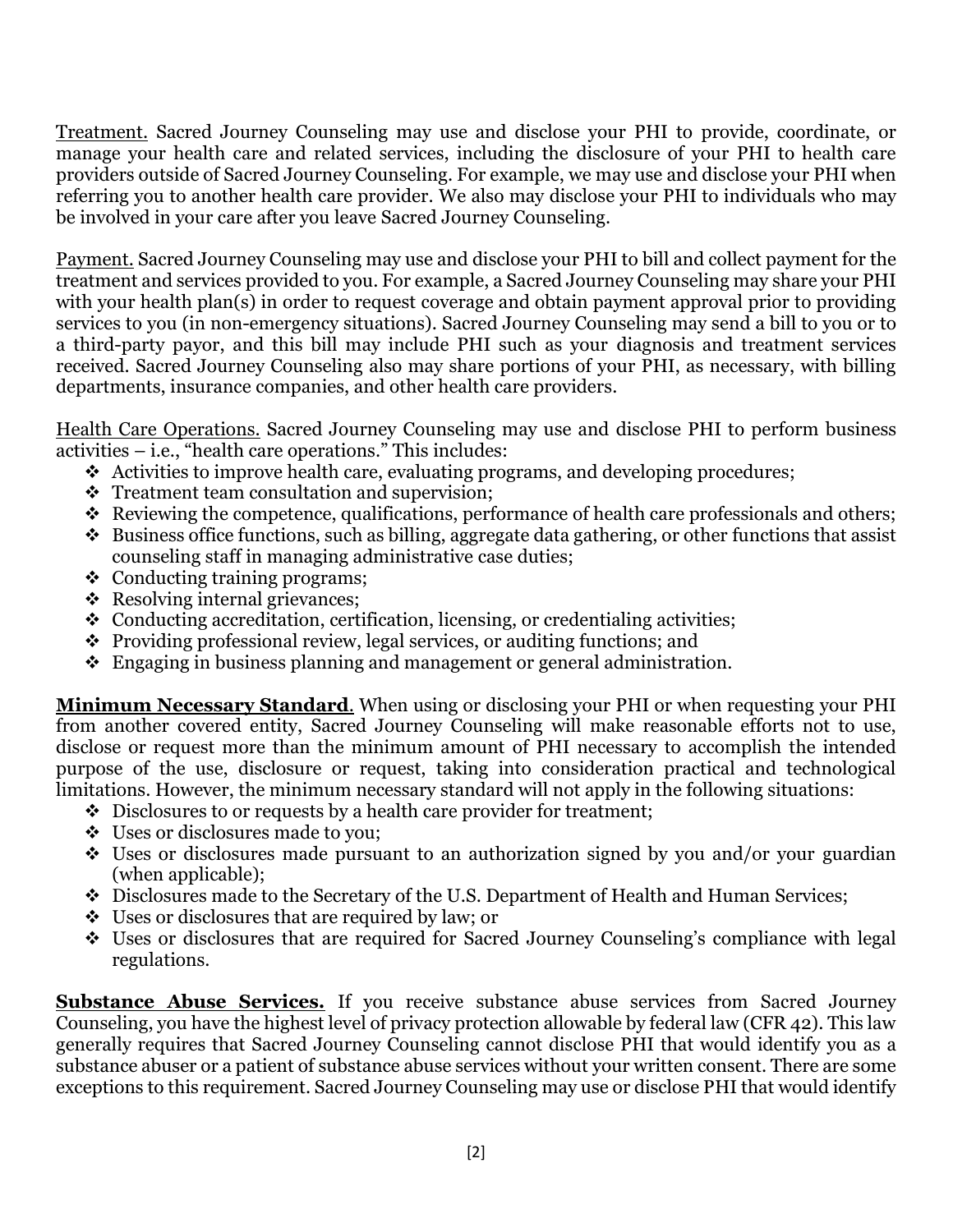you as a substance abuser or a patient of substance abuse services without your consent or authorization as follows:

- Within Sacred Journey Counseling for activities related to the provision of substance abuse diagnosis, treatment, or referral for treatment;
- $\triangleleft$  As required by a court order;
- $\cdot \cdot$  To medical personnel in a medical emergency;
- To qualified personnel for research, audit, or program evaluation;
- \* To comply with State law mandating the reporting of suspected child abuse or neglect;
- To communicate with law enforcement personnel about a crime or threatened crime on the premises of Sacred Journey Counseling or against Sacred Journey Counseling personnel.

### **Federal and State laws prohibit re-disclosure of information about alcohol or drug abuse treatment without your permission.**

#### **Federal rules restrict any use of information about alcohol or drug abuse treatment to criminally investigate or prosecute any alcohol or drug abuse patient.**

**Communicable Diseases.** Sacred Journey Counseling will not disclose information about you related to testing for Human Immunodeficiency Virus without your specific written permission, unless the law requires us to disclose the information.

If you have one of several specific communicable diseases (for example, tuberculosis, syphilis, or HIV/AIDS), Sacred Journey Counseling will treat PHI about your disease as confidential and will disclose such PHI without your written consent only in limited circumstances as permitted or required by law.

#### **Sacred Journey Counseling will not use or disclose your health information without your consent or authorization, except as described in this Notice or as otherwise required by law.**

# **Sacred Journey Counseling may use and disclose PHI about you without your consent or authorization in the following circumstances:**

In general, Sacred Journey Counseling is required by law to obtain your written consent or authorization prior to using or disclosing your PHI that does not identify you as a substance abuser or a patient of substance abuse services. However, there are exceptions to this requirement, as described below:

- **<u>Treatment.</u>** Within Sacred Journey Counseling, employees, students, consultants and volunteers involved in your case or treatment may exchange PHI as necessary for the purpose of carrying out their responsibilities in serving you. Upon specific request, your PHI may be released to the health care professional who referred you to Sacred Journey Counseling. A responsible professional at Sacred Journey Counseling may disclose your PHI, as necessary, to a physician or health care provider who provides you with emergency medical services.
- Business Associates. Sacred Journey Counseling may disclose your PHI to providers of support services who have entered into Business Associate agreements with Sacred Journey Counseling.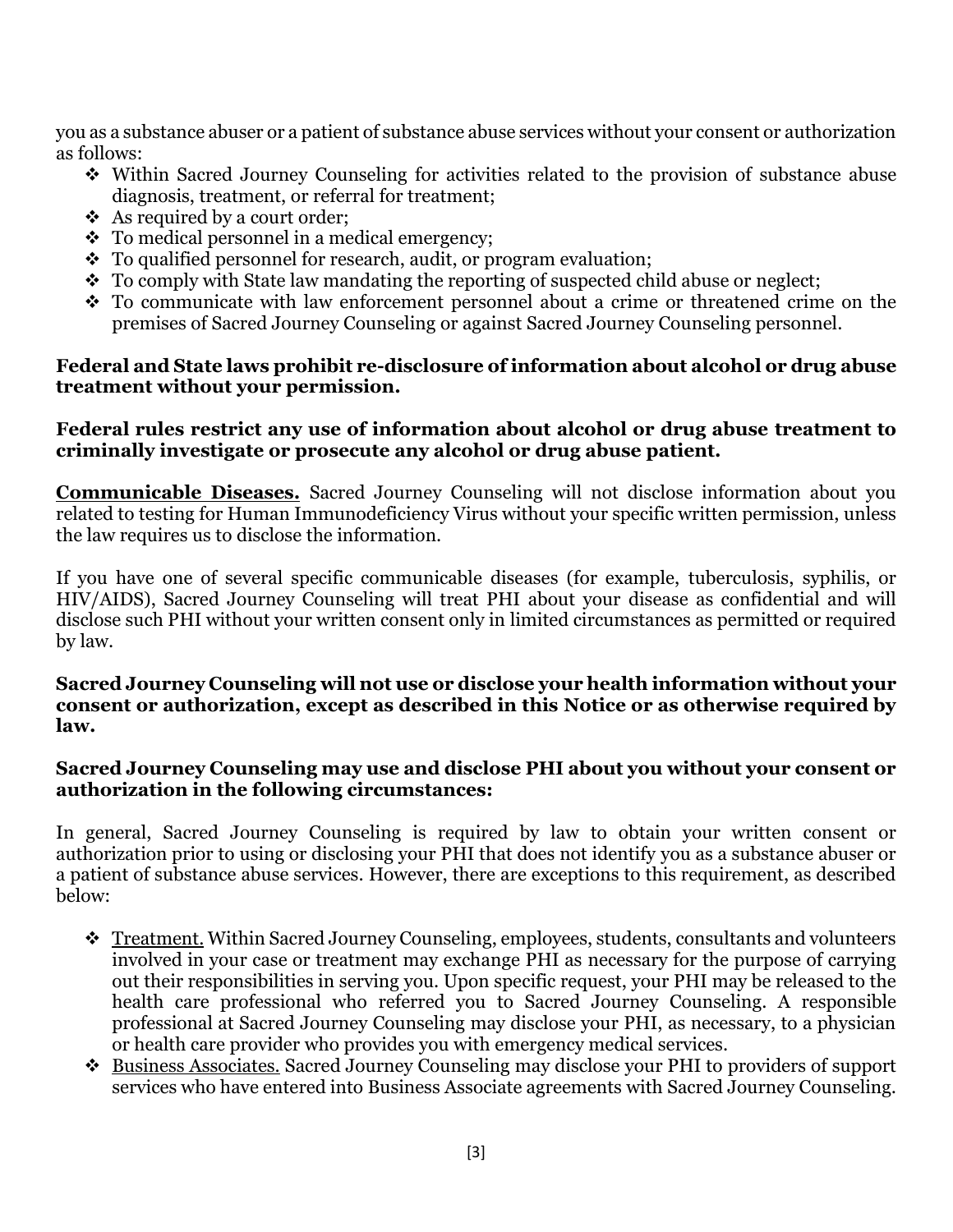To protect your PHI, Sacred Journey Counseling requires the Business Associate to appropriately safeguard your information in accordance with a written agreement.

- Other Permitted Uses and Disclosures. In addition, Sacred Journey Counseling may use or disclose PHI that does not identify you as a substance abuser or a patient of substance abuse services without your consent or authorization as follows:
	- To the State for certain purposes of research and evaluation, or for conducting general research or audits;
	- To address a serious threat to health or safety. We may use or disclose your health information to medical or law enforcement personnel if you or others are in danger and the information is necessary to prevent physical harm;
	- For research. We may use or disclose your health information if a research board says it can be used for a research project, or if information identifying you is removed from the health information. Information that identifies you will be kept confidential;
	- In judicial and administrative proceedings. We may disclose your health information in any criminal or civil proceeding if a court or administrative judge has issued an order or subpoena that requires us to disclose it;
	- To report known or suspected child abuse or neglect;
	- For purposes of filing a petition for involuntary commitment or a petition for an adjudication of incompetency and the appointment of a guardian;
	- Sacred Journey Counseling counsel or counsel for an employee of Sacred Journey Counseling, if such information is relevant to litigation, to the operations of Sacred Journey Counseling, or to the provision of services by Sacred Journey Counseling;
	- For public health and health oversight activities. We will disclose your health information when we are required to collect information about disease or injury, for public health investigations, or to report vital statistics;
	- As necessary to comply with other State or federal law, including disclosure to the State and/or federal Department of Health and Human Services as necessary for a determination that Sacred Journey Counseling is in compliance with the federal privacy standards.

# **Your Privacy Rights at Sacred Journey Counseling:**

Although your health records are the physical property of the healthcare provider who completed them, you have certain rights with regard to the information contained therein.

- 1. You have the right to inspect and copy your PHI upon the submission of a written request. Again, this right is not absolute and in certain situations, Sacred Journey Counseling can deny access – for example, if a licensed health care professional believes that access to such information could cause harm to your physical or mental well-being. If Sacred Journey Counseling denies you access to your PHI, we will explain why and what your rights are, including how to seek review. If Sacred Journey Counseling grants access to your PHI, we will give you instructions on any additional steps, if needed, for you to have access to the information. Sacred Journey Counseling reserves the right to charge a reasonable fee for making copies of the requested PHI.
- 2. You have the right to request in writing amendment of your PHI. Sacred Journey Counseling may deny your request if: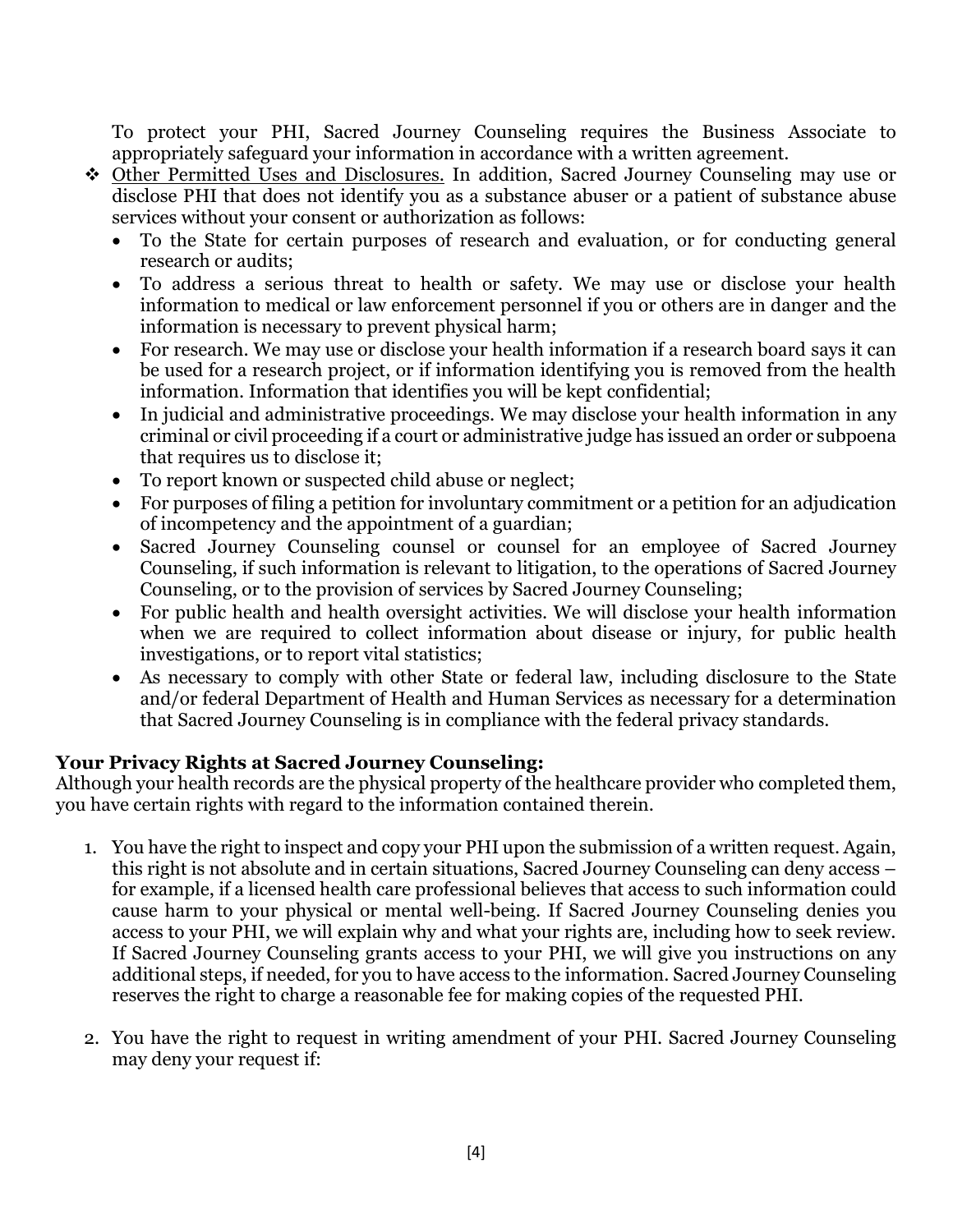- Sacred Journey Counseling did not create the record, unless you provide a reasonable basis to believe that the originator of the PHI is no longer available to act on the requested amendment.
- The records are not available for your access, as discussed above.
- $\div$  The record is accurate and complete.
- The PHI that is the subject of your request is not maintained by or for Sacred Journey Counseling.

If Sacred Journey Counseling denies your request for amendment, we will notify you why and how you can submit a written statement disagreeing with the denial (which may be rebutted by Sacred Journey Counseling) and how you can complain to Sacred Journey Counseling about the denial.

If Sacred Journey Counseling grants the request, we will make the correction and distribute the correction to those who need it and those you identify to us (in writing) that you want to receive the corrected information.

- 3. You have the right to request how and where Sacred Journey Counseling contacts you about PHI. For example, you may request that we contact you at your work address or phone number. Your request *must* be in writing. Sacred Journey Counseling is required to accommodate all reasonable requests.
- 4. You have the right to obtain an accounting of certain disclosures by Sacred Journey Counseling of your PHI during the six years prior to the date of your request. However, Sacred Journey Counseling is not required to provide an accounting for:
	- Disclosures to persons involved in the individual's care or disclosures for other notification purposes as provided in § 164.510 of the HIPAA Privacy Rules (uses and disclosures requiring an opportunity for the individual to agree or to object, including notification to family members, personal representatives, or other persons responsible for the care of the individual, of the individual's location, general condition, or death).
	- $\cdot$  National security or intelligence purposes under § 164.512(k)(2) (disclosures not requiring consent, authorization, or an opportunity to object, see chapter 16).
	- $\triangle$  Correctional institutions or law enforcement officials under § 164.512(k)(5) (disclosures not requiring consent, authorization, or an opportunity to object).
	- Disclosures of PHI made prior to the compliance date, April 14, 2003.
	- Disclosures of PHI made to carry out treatment, payment or health care operations;
	- Disclosures of PHI made to you about your own PHI;
	- Disclosures of PHI incidental to a permissible disclosure;
	- Disclosures of PHI made pursuant to your written authorization.

Sacred Journey Counseling must respond to the request for accounting within 60 days of the request by providing the accounting or by granting itself a one-time 30-day extension in which to provide the accounting. The accounting will include:

- Date of each disclosure
- $\cdot$  Name and address, if known, of the organization or person who received the protected health information
- Brief description of the information disclosed